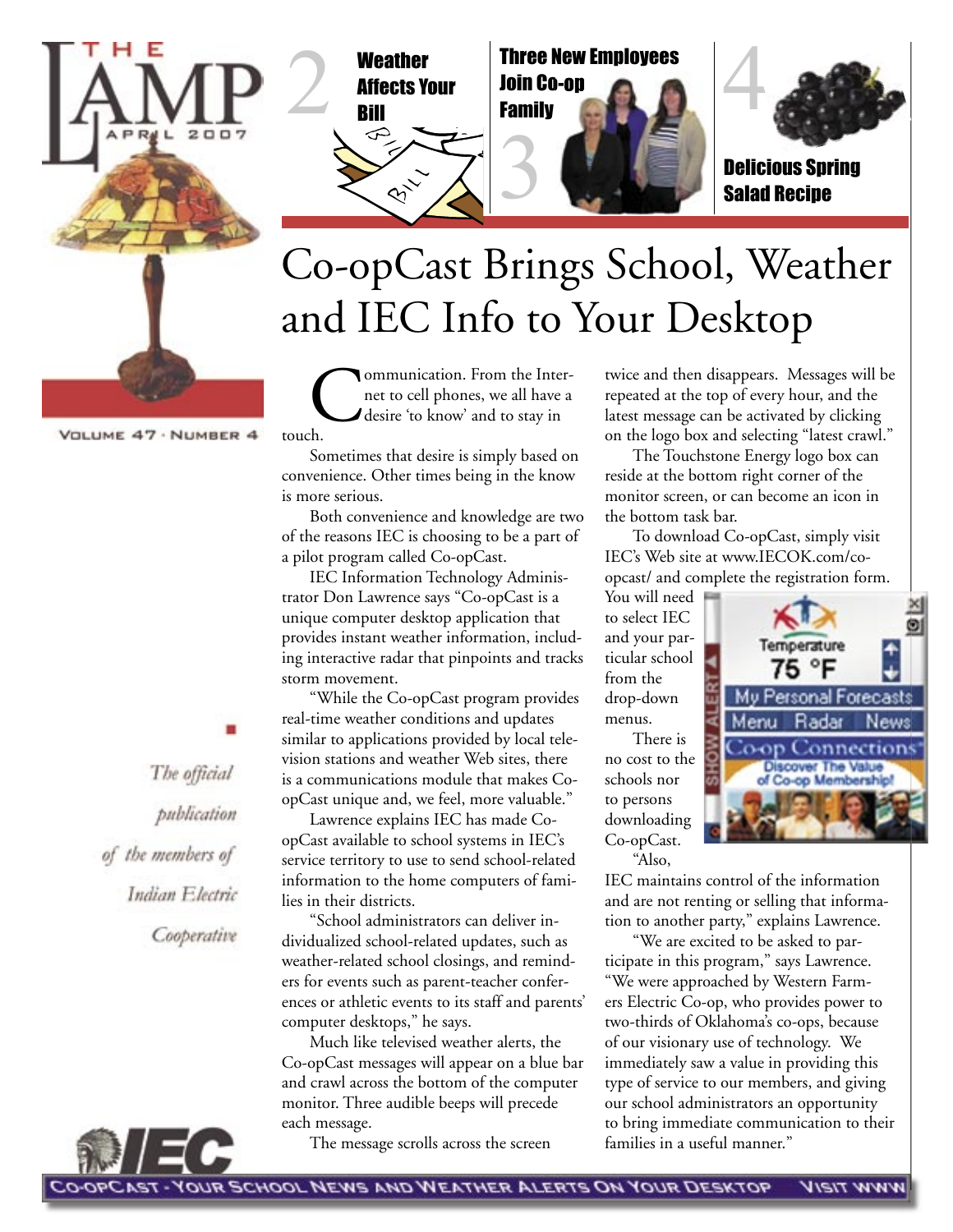## Cowboy Hats & Hard Hats

*The weather is nice and you're enjoying the day. Spring looks like it is ready to arrive, the sun is shining and memories of the recent harsh winter are disappearing faster than Aunt Jennie's potato salad at a family picnic. You arrive at your mailbox eager to see what the postman has delivered. Nothing could spoil a day as glorious as this!*

*What's this? A bill from Indian Electric. What a nice bunch of folks. They kept our power on during the bad weather while people in the neighboring areas were out of power for hours, days and even weeks. Our rates are reasonable and they're installing that cool new meter so I don't even have to read my meter any more. What a nice company!*

*WHAT THE....! There is no way my bill could be this high!!! The heater or air conditioner hasn't run for a week and they say I used how much? No way; this must be a mistake. That new fangled meter has to be wrong. I'll call and give them a piece of my mind and get this mess straightened up in no time. That manager is always crowing about how the cooperative belongs to the members so I'll show them who the boss really is!* 

E

# Lest We Forget by Jack Clinkscale, General Manager

Although I write this tongue in cheek, it happens quite often after an extended period of harsh weather. At IEC, electricity is a commodity that is paid for after it is consumed. If you're like me, you forget that until you receive your monthly bill. Depending upon which billing cycle you fall under, the



kiloWatt hours you are being billed for were actually used weeks ago. The weather may be nice now, but what was is like a month ago? Did the heater run constantly? Were the kids home from school for snow days? Were space heaters or other cold weather items running non-stop?

The cold weather of January and February, along with the installation of new meters, has many members questioning their bills. The new AMR meters being installed are brand new and tested at the factory before they are ever installed. While you can never say never, these meters have a

> microscopically small chance of reading incorrectly. Although we readily check out high bill complaints, almost all wind up being the result of extreme temperatures, and estimated bills due to meters not being read and submitted in a timely manner.

> As I stated, we will check out all high bill complaints. That is our job. But please bear in mind our employees are just doing their jobs. They didn't intentionally set out to ruin your day. They pay electric bills just like you.

They have had high bills just like you and they don't like it any better than you do. But they do understand why. So if you get a high bill, take a deep breath, consider what the weather was like for the period in which the kilowatt hours were used, then give us a call. Like highway employees, give IEC employees a brake!

### **INDIAN ELECTRIC COOPERATIVE, INC.**

**Office Hours** 7:30 a.m. – 4:00 p.m. (Monday - Friday) (918) 358-2514 www.iecok.com

**To Report an Outage** (918) 358-2514 or 1-800-482-2750

**To Report Meter Readings**  (918) 295-9520

### **Board of Trustees**

| <b>Bill Boone, President</b>       | <b>District 7</b> |
|------------------------------------|-------------------|
| <b>Robert Burk, Vice-President</b> | <b>District 1</b> |
| Greg Fielding, Sec.-Treas.         | <b>District 8</b> |
| <b>Mike Spradling</b>              | <b>District 2</b> |
| <b>Berry Keeler</b>                | District 3        |
| <b>Wanda Foster</b>                | District 5        |
| Loris Peckenpaugh                  | District 6        |
| <b>Rock Reese</b>                  | <b>District 9</b> |
|                                    |                   |

Jack Clinkscale, General Manager Kay Rabbitt-Brower, Editor

*The Lamp* (USPS 942-940) is published monthly by Indian Electric Cooperative, Inc., P.O. Box 49, Highway 64 Southeast, Cleveland, Oklahoma 74020 for the interest of its membership. Subscription price was \$0.17 per month in 2006. Periodical postage paid at Cleveland, Oklahoma and additional mailing offices.

Postmaster: Send address changes to The Lamp, P.O. Box 49, Cleveland, OK 74020.

|          |           | <b>MR DESKTOP YISIT WWW.TECOK.COM</b> |               | CO-OPC LET - YOUR SCHOOL NEWS AND WENTHE! |  |
|----------|-----------|---------------------------------------|---------------|-------------------------------------------|--|
| IHE LAMP | AYKILZUUZ |                                       | WWW.IECOK.COM |                                           |  |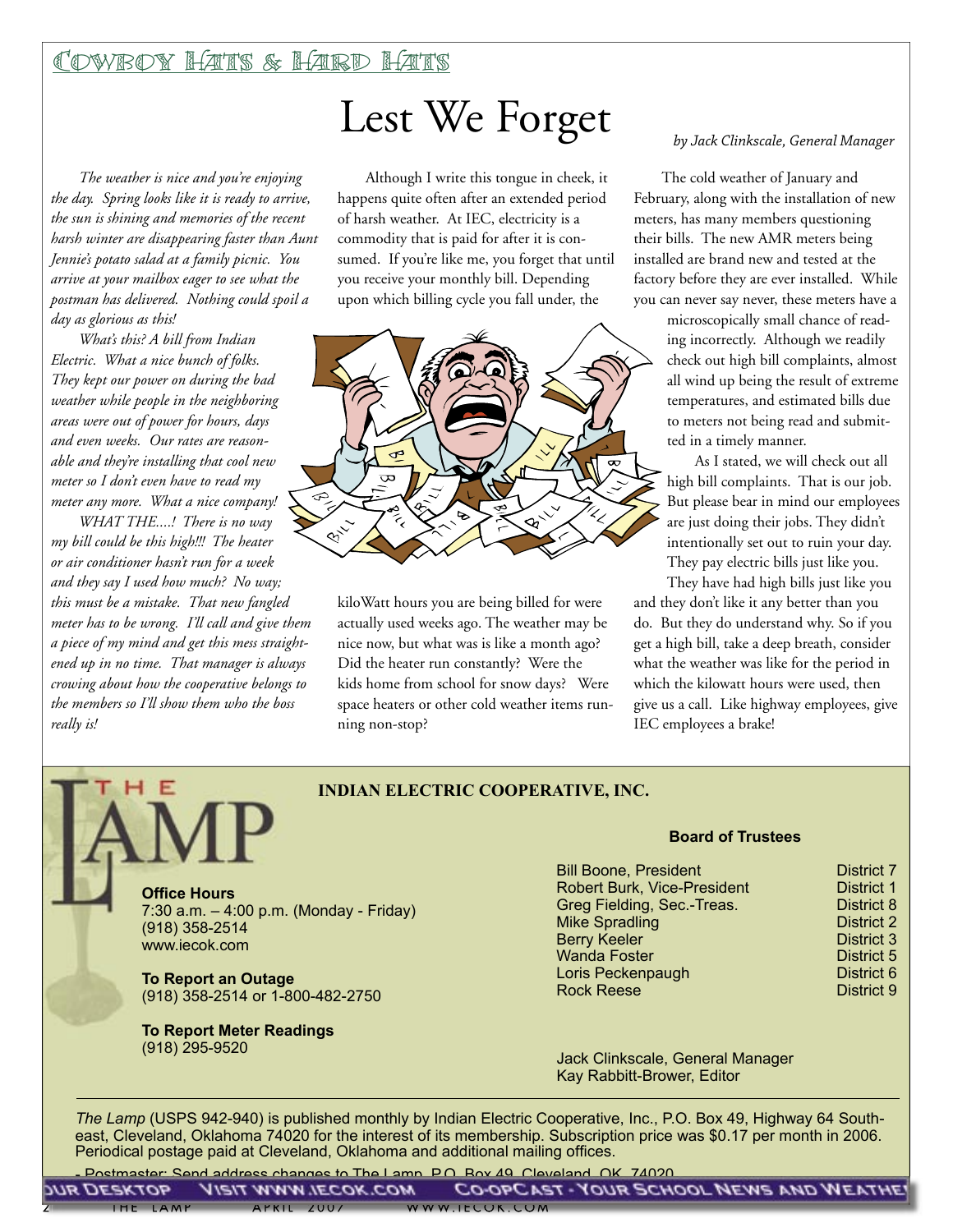# New Employees Bring Talent, Enthusiasm to Their Jobs

Three talented women have joined the co-op family recently, and each one brings commitment and enthusiasm to her job.

JoAnna Ward and Luana Alexander are cashiers working in the front office. They greet members as they come in to pay bills, or direct them to our customer service representatives to have electric service connected or disconnected. They also take payments at the drive-thru window.

JoAnna went to school in Mannford and Oilton. She and her husband Patrick are the parents of PJ, Chance and Gabrielle. JoAnna began her new job on January 29.

Luana graduated from Cleveland High School. She and her husband Gary have two children – Gary and Dorinda. She came to work at IEC on February 1.

Brenda Ward started as accountant on Feb. 19. She works with the co-op's accounts payable, general ledger, cash receipts and is learning to utilize the co-op's computer software.

Brenda and her husband Danny have three children – Chad, Beth and Jake. She is a graduate of Prue High School.



Ward and Brenda Ward.



We know they're special. The consumers and employees of other co-ops know they're special. Now we want them to know they're special. That is why we recently recognized those employees who selflessly gave of their time to help rebuild the damaged systems of fellow co-ops hit hard by the ice storm and

Our Special Employees include:

Rick Harvel Mark Tilley Steve Cable Jasen King Flynn McGee James Willcox Bob Peterson Bubba Braden Jeremey Turner Jack Casebolt Adam Cheek Tony Gordon Carlton Walker Troy Aldridge Colt Higgins Rick Davis

Robert Bradley Jeff Guthrie Jason King Kyle Welch Jeff Rose John Donnelly Bob Cox Jason Callahan Jamie Garrison Heath Collins Hadley Bahling Jim Morgan Damon Lester Bryan Ward Jim Swiggart Travis Burch

to help restore electric service to their members as quickly and as safely as possible.

During a recent employee safety meeting, Member Services Representative Clara Eulert presented the 36 Operations personnel with

T-shirts bearing "A Prayer for Those Who Work Outside" on the back.

A framed copy of the prayer now hangs in the linemen's area of both the Cleveland and Fairfax offices.



Member Services Rep Clara Eulert presents a T-shirt to lineman Rick Harvel.